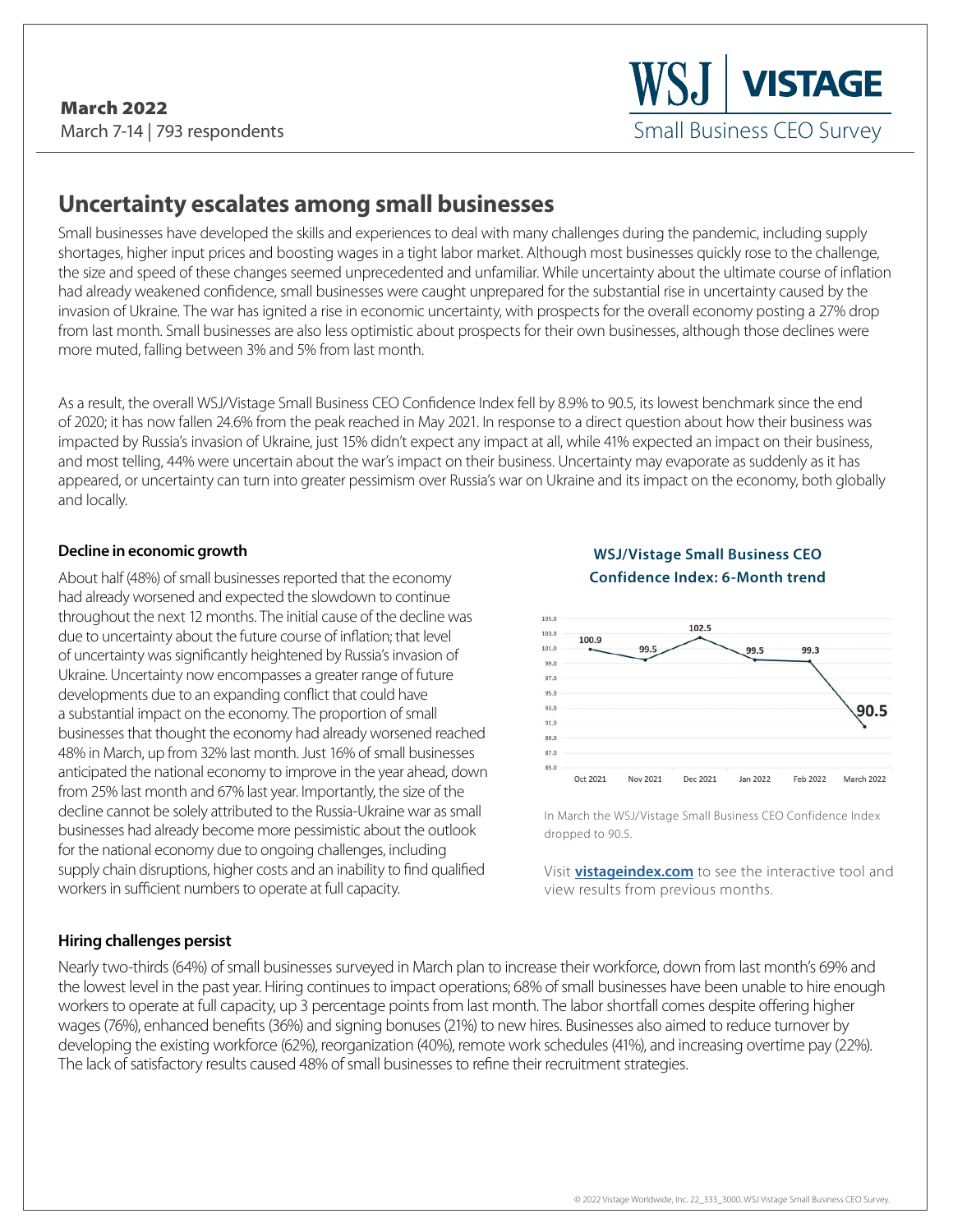#### **Revenue and profit expectations decline slightly**

Over two-thirds (67%) of small business CEOs surveyed expect total sales revenues to increase in the year ahead, just below last month's 71%. Profits were anticipated to increase by 46% of small businesses, down from last month's 50%. The slight falloff in expected revenues and profits was reported despite 81% of small businesses who plan to raise the prices for their products or services in the year ahead. Cost increases still dominated to cover higher wages (84%), vendor prices (75%), raw materials (55%), and energy prices (52%).

#### **Investment plans**

Increases in fixed investments expenditures are planned by 45% of all small businesses. Interestingly, 34% of small businesses report plans to invest in automation and labor-saving devices, which might reduce labor costs while increasing production.

#### – Analysis provided by Dr. Richard Curtin, University of Michigan

Source: March 2022 WSJ/Vistage Small Business CEO Confidence Index Survey n=793

| <b>Question</b>            |                                                                                                                                                       | <b>Answer</b>           | <b>Respondents</b> |               |
|----------------------------|-------------------------------------------------------------------------------------------------------------------------------------------------------|-------------------------|--------------------|---------------|
|                            |                                                                                                                                                       |                         | #                  | $\frac{9}{6}$ |
| 1.                         | Compared with a year ago, have overall<br>economic conditions in the United States                                                                    | Improved                | 220                | 28%           |
|                            | improved, remained the same, or worsened?                                                                                                             | Remained about the same | 190                | 24%           |
|                            |                                                                                                                                                       | Worsened                | 379                | 48%           |
|                            |                                                                                                                                                       | Don't know/No opinion   | 4                  | 1%            |
|                            |                                                                                                                                                       |                         |                    |               |
| 2.                         | During the next 12 months, do you expect<br>that the overall economic conditions in the<br>U.S. will be better, about the same, or worse<br>than now? | <b>Better</b>           | 128                | 16%           |
|                            |                                                                                                                                                       | About the same          | 260                | 33%           |
|                            |                                                                                                                                                       | Worse                   | 377                | 48%           |
|                            |                                                                                                                                                       | Don't know/No opinion   | 28                 | 4%            |
|                            |                                                                                                                                                       |                         |                    |               |
| 3.                         | Do you anticipate that your firm's sales<br>revenues will increase, remain about the<br>same, or decrease during the next 12<br>months?               | Increase                | 533                | 67%           |
|                            |                                                                                                                                                       | Remain the same         | 197                | 25%           |
|                            |                                                                                                                                                       | Decrease                | 55                 | 7%            |
|                            |                                                                                                                                                       | Don't know/No opinion   | 8                  | 1%            |
|                            |                                                                                                                                                       |                         |                    |               |
| 4.                         | Do you expect your firm's profitability to                                                                                                            | Improve                 | 362                | 46%           |
| during the next 12 months? | improve, remain about the same, or worsen                                                                                                             | Remain the same         | 262                | 33%           |
|                            |                                                                                                                                                       | Worsen                  | 157                | 20%           |
|                            |                                                                                                                                                       | Don't know/No opinion   | $12 \overline{ }$  | 2%            |
|                            |                                                                                                                                                       |                         |                    |               |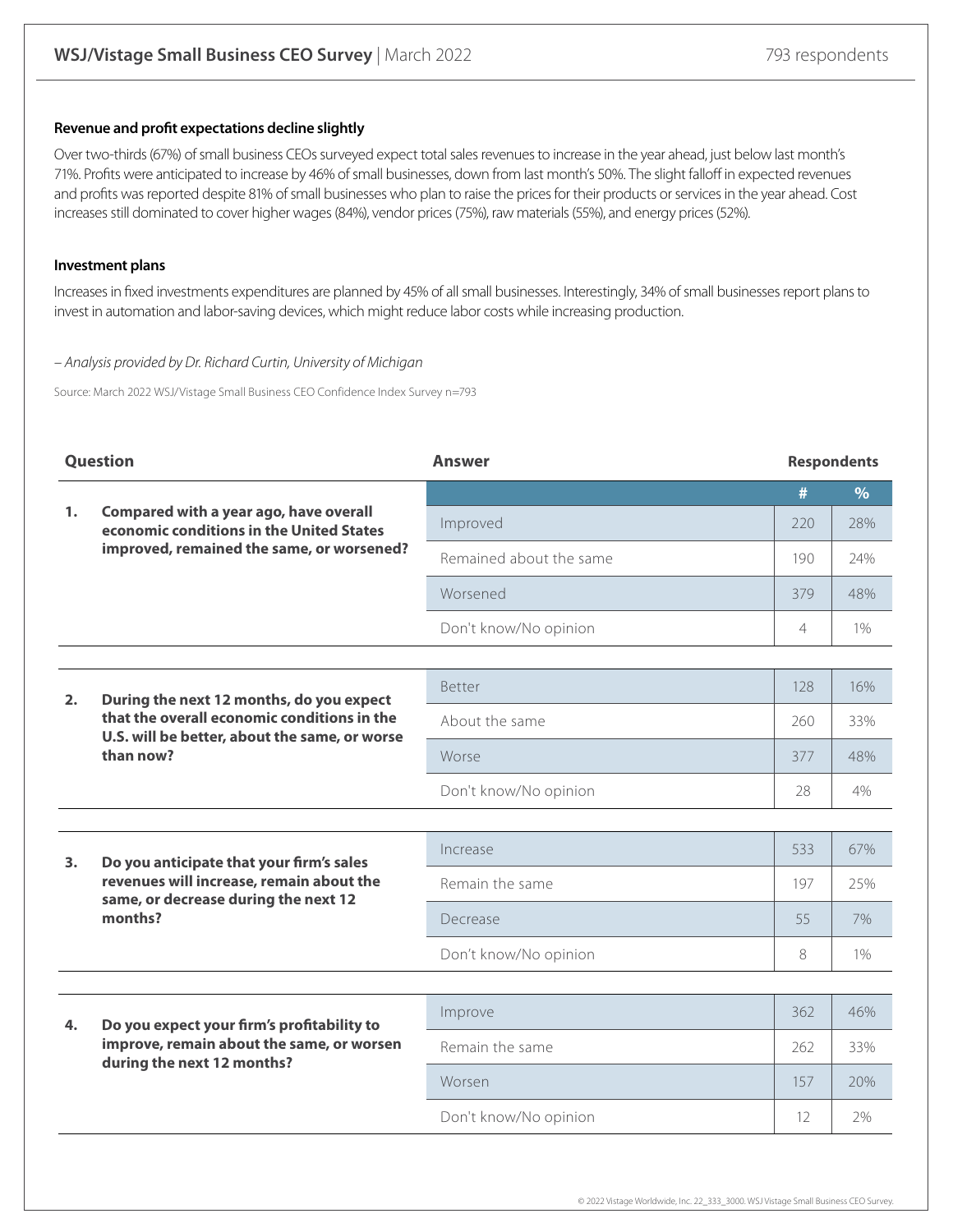| Question         |                                                                                                                                           | Answer                | <b>Respondents</b> |       |  |
|------------------|-------------------------------------------------------------------------------------------------------------------------------------------|-----------------------|--------------------|-------|--|
| 5.               |                                                                                                                                           |                       | #                  | %     |  |
|                  | Are your firm's total fixed investment<br>expenditures likely to increase, remain                                                         | Increase              | 355                | 45%   |  |
|                  | about the same, or decrease during the next<br>12 months?                                                                                 | Remain the same       | 349                | 44%   |  |
|                  |                                                                                                                                           | Decrease              | 70                 | 9%    |  |
|                  |                                                                                                                                           | Don't know/No opinion | 19                 | 2%    |  |
|                  |                                                                                                                                           |                       |                    |       |  |
| 6.               | Do you expect your firm's total number<br>of employees will increase, remain about<br>the same, or decrease during the next 12<br>months? | Increase              | 510                | 64%   |  |
|                  |                                                                                                                                           | Remain the same       | 256                | 32%   |  |
|                  |                                                                                                                                           | Decrease              | 22                 | 3%    |  |
|                  |                                                                                                                                           | Don't know/No opinion | 5                  | 1%    |  |
|                  |                                                                                                                                           |                       |                    |       |  |
| $\overline{7}$ . | Do you expect prices for your product or                                                                                                  | Increase              | 637                | 81%   |  |
|                  | service to increase, remain about the same,<br>or decrease during the next 12 months?                                                     | Remain the same       | 143                | 18%   |  |
|                  |                                                                                                                                           | Decrease              | 5                  | 1%    |  |
|                  |                                                                                                                                           | Don't know/No opinion | 6                  | $1\%$ |  |
|                  |                                                                                                                                           |                       |                    |       |  |
| 8.               | How have your employee retention rates                                                                                                    | Increased             | 89                 | 11%   |  |
|                  | changed since the beginning of the year?                                                                                                  | Remained the same     | 569                | 72%   |  |
|                  |                                                                                                                                           | Decreased             | 129                | 16%   |  |
|                  |                                                                                                                                           | Don't know/no opinion | $\,8\,$            | 1%    |  |
|                  |                                                                                                                                           |                       |                    |       |  |
| 9.               | Are hiring challenges impacting your ability                                                                                              | Yes                   | 537                | 68%   |  |
|                  | to operate your business at full capacity?                                                                                                | No                    | 252                | 32%   |  |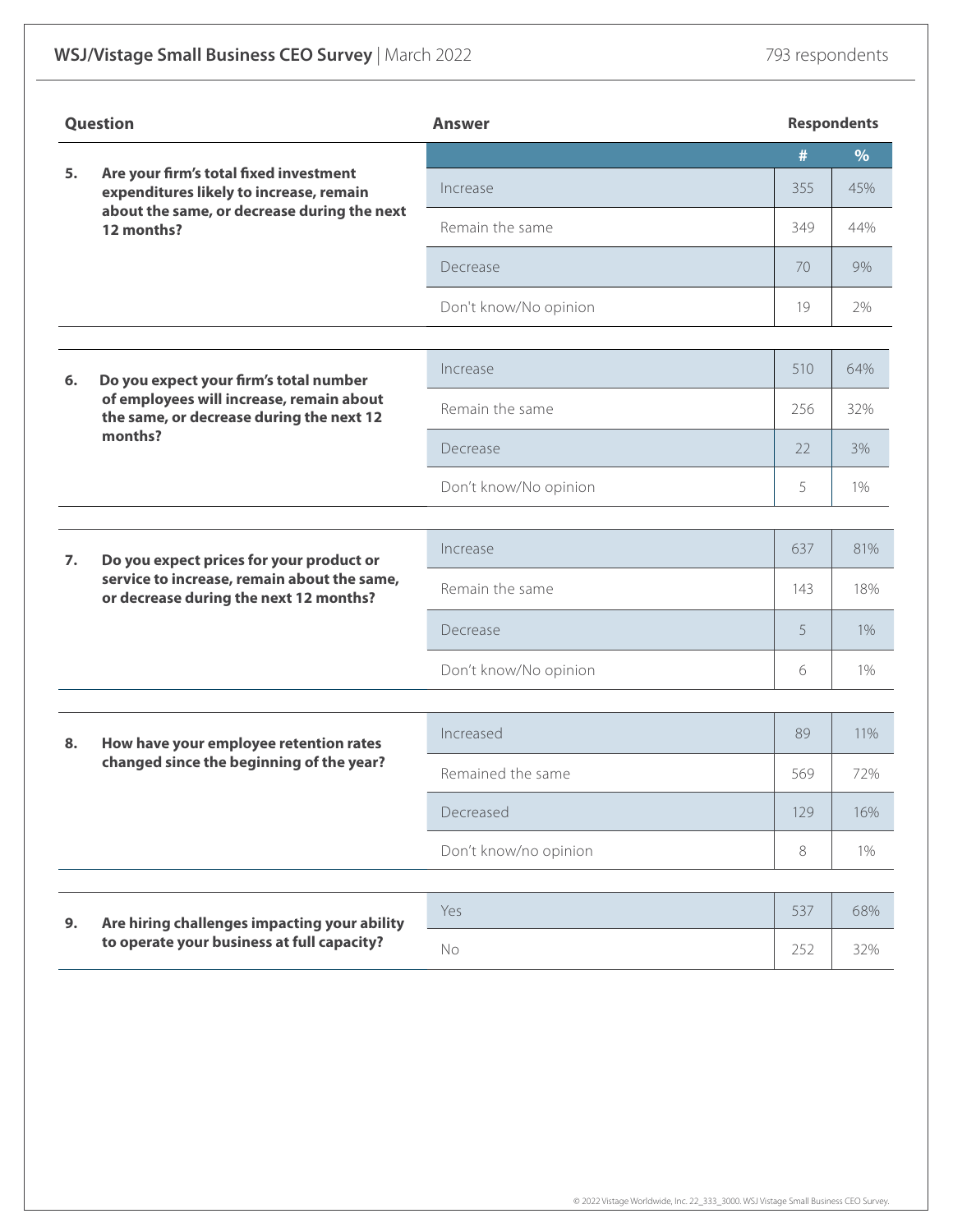| <b>Question</b> |                                                                                   | <b>Answer</b>                                    |      | <b>Respondents</b> |  |
|-----------------|-----------------------------------------------------------------------------------|--------------------------------------------------|------|--------------------|--|
|                 | If hiring employees has become more<br>difficult, what are you doing in response? |                                                  | $\#$ | %                  |  |
| 10.             |                                                                                   | Boosting wages                                   | 574  | 76%                |  |
|                 |                                                                                   | Developing existing workforce                    | 474  | 62%                |  |
|                 |                                                                                   | Refining recruitment strategies                  | 368  | 48%                |  |
|                 |                                                                                   | Allowing employees to work remotely              | 309  | 41%                |  |
|                 |                                                                                   | Reorganizing the existing workforce              | 301  | 40%                |  |
|                 |                                                                                   | Adding employee benefits                         | 274  | 36%                |  |
|                 |                                                                                   | Investing in automation and labor-saving devices | 258  | 34%                |  |
|                 |                                                                                   | Slowing or delaying growth                       | 171  | 23%                |  |
|                 |                                                                                   | Increasing overtime for existing employees       | 170  | 22%                |  |
|                 |                                                                                   | Creating apprenticeship or internship programs   | 158  | 21%                |  |
|                 |                                                                                   | Offering hiring bonuses                          | 157  | 21%                |  |
|                 |                                                                                   | Does not apply                                   | 76   | 10%                |  |
|                 |                                                                                   | Other                                            | 21   | 3%                 |  |
|                 |                                                                                   |                                                  |      |                    |  |
| 11.             | Which best describes your supply chain?                                           | No problem                                       | 196  | 25%                |  |
|                 |                                                                                   | Getting worse                                    | 279  | 35%                |  |
|                 |                                                                                   | Slowly getting better                            | 247  | 31%                |  |
|                 |                                                                                   | Other                                            | 66   | 8%                 |  |
| 12.             | Are transportation issues a challenge for                                         | Yes                                              | 335  | 42%                |  |
|                 | your company?                                                                     | No                                               | 335  | 42%                |  |
|                 |                                                                                   | Not applicable                                   | 120  | 15%                |  |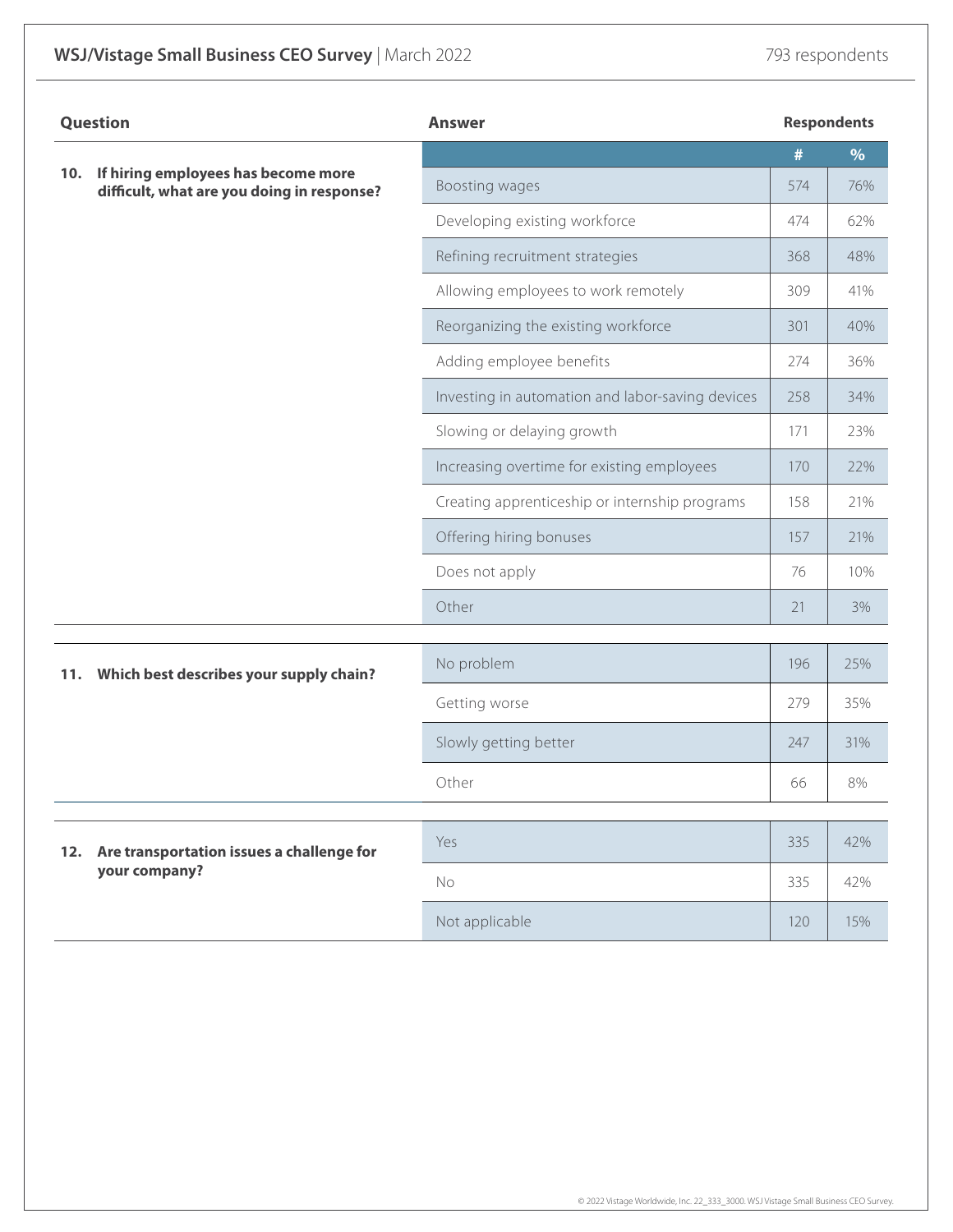| <b>Question</b> |                                                                        | <b>Answer</b>                                                                  | <b>Respondents</b> |     |
|-----------------|------------------------------------------------------------------------|--------------------------------------------------------------------------------|--------------------|-----|
|                 | 13. Which aspects of transportation are                                |                                                                                | #                  | %   |
|                 | presenting challenges for your business?                               | Shipping                                                                       | 228                | 68% |
|                 |                                                                        | Loading/unloading times for shipments                                          | 63                 | 19% |
|                 |                                                                        | Trucking or ground transportation                                              | 204                | 61% |
|                 |                                                                        | Increased transportation costs                                                 | 293                | 88% |
|                 |                                                                        | Favorable treatment of large companies by<br>shipping/transportation companies | 45                 | 13% |
|                 |                                                                        | Other                                                                          | 30                 | 9%  |
|                 |                                                                        |                                                                                |                    |     |
| 14.             | Which effects from inflation are impacting<br>your business?           | Higher costs for raw materials and other inputs                                | 432                | 55% |
|                 |                                                                        | Increased prices from vendors                                                  | 591                | 75% |
|                 |                                                                        | Increased wages and compensation                                               | 658                | 84% |
|                 |                                                                        | Increased energy prices                                                        | 408                | 52% |
|                 |                                                                        | Not experiencing effects from inflation                                        | 35                 | 4%  |
|                 |                                                                        | Other                                                                          | 16                 | 2%  |
|                 |                                                                        | Yes                                                                            | 323                | 41% |
| 15.             | Will Russia's invasion of Ukraine have any<br>impact on your business? | No                                                                             | 122                | 15% |
|                 |                                                                        | Don't know/uncertain                                                           | 346                | 44% |
|                 |                                                                        |                                                                                |                    |     |
|                 | 16. Have you increased your cybersecurity                              | Yes                                                                            | 231                | 29% |
|                 | measures due to Russia's invasion of<br><b>Ukraine?</b>                | No                                                                             | 557                | 71% |
|                 | 17. Which best describes your current workforce<br>model?              | All-remote workforce                                                           | 63                 | 8%  |
|                 |                                                                        | Hybrid workforce                                                               | 383                | 48% |
|                 |                                                                        | Fully onsite workforce                                                         | 318                | 40% |
|                 |                                                                        | Other                                                                          | 27                 | 3%  |
|                 |                                                                        |                                                                                |                    |     |